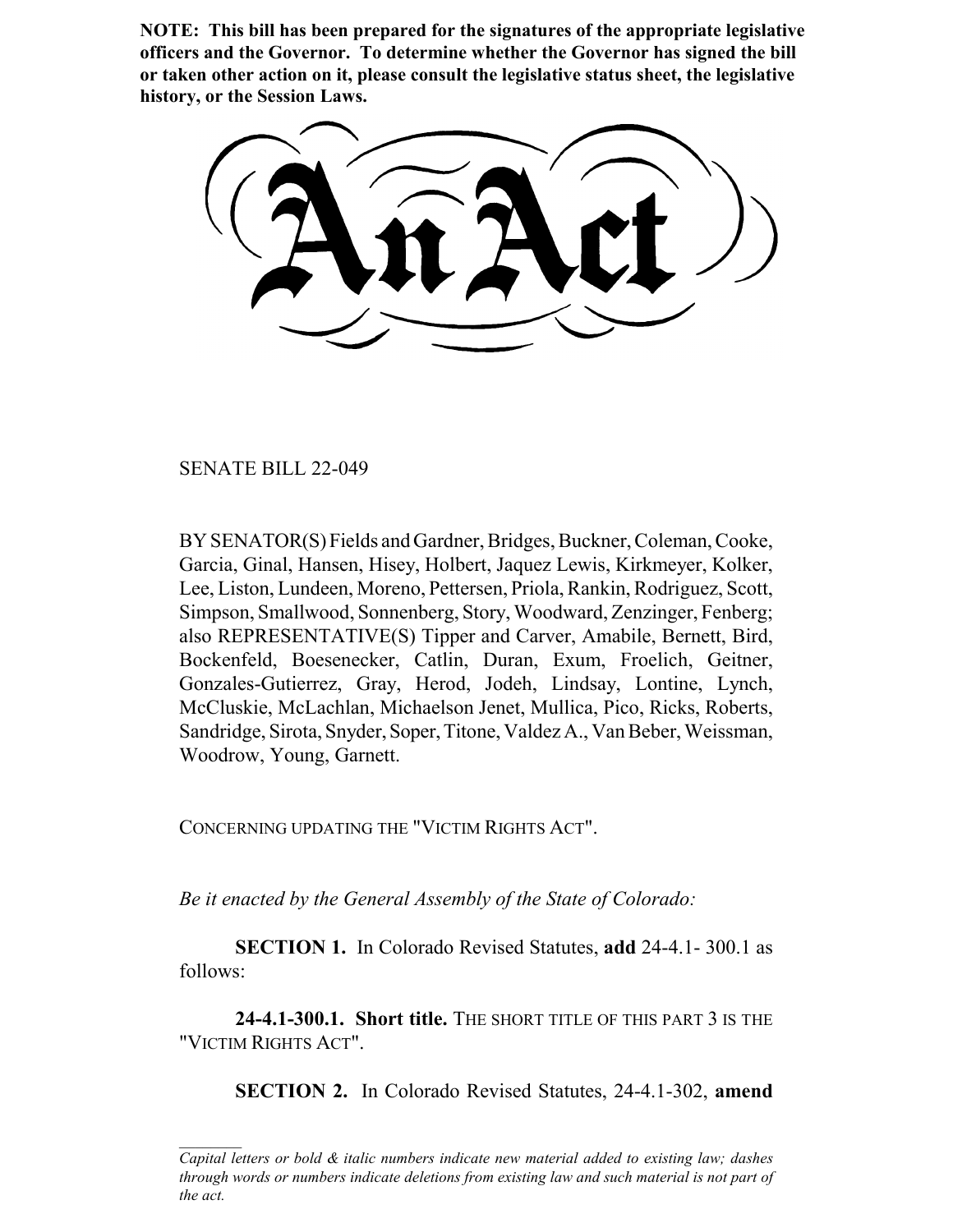$(2)(e.5)$  and  $(2)(k.3)$ ; and **add**  $(1)(nn)$  and  $(1)(oo)$  as follows:

**24-4.1-302. Definitions.** As used in this part 3, and for no other purpose, including the expansion of the rights of any defendant:

(1) "Crime" means any of the following offenses, acts, and violations as defined by the statutes of the state of Colorado, whether committed by an adult or a juvenile:

(nn) FIRST DEGREE ARSON, IN VIOLATION OF SECTION 18-4-102;

(oo) CRIMINAL INVASION OF PRIVACY, IN VIOLATION OF SECTION 18-7-801.

(2) "Critical stages" means the following stages of the criminal justice process:

(e.5) Any subpoena OR APPLICATION for records concerning the victim's medical history; mental health; education; or victim's compensation; OR RECORDS THAT ARE PRIVILEGED PURSUANT TO SECTION 13-90-107;

(k.3) The filing of any complaint, summons, or warrant FILED by the probation department; for failure to report to probation or because the location of a person convicted of a crime is unknown;

**SECTION 3.** In Colorado Revised Statutes, 24-4.1-302.5, **amend**  $(1)(b), (1)(b.9), (1)(d)(I), (1)(d)(VII), (1)(d.5)(I), (1)(d.5)(III), (1)(d.5)(IV),$  $(1)(e), (1)(j), (1)(j.2), (1)(j.5)(I), (1)(j.5)(II), (1)(j.5)(III), (1)(j.5)(V),$  and  $(1)(z)$ ; and **add**  $(1)(e.2)$  as follows:

**24-4.1-302.5. Rights afforded to victims - definitions.** (1) In order to preserve and protect a victim's rights to justice and due process, each victim of a crime has the following rights:

(b) The right to be informed of and BE present BY APPEARING IN PERSON, BY PHONE, VIRTUALLY BY AUDIO OR VIDEO, OR SIMILAR TECHNOLOGY for all critical stages of the criminal justice process as specified in section 24-4.1-302 (2); except that the victim shall have the right to be informed of, without being present for, the critical stages

PAGE 2-SENATE BILL 22-049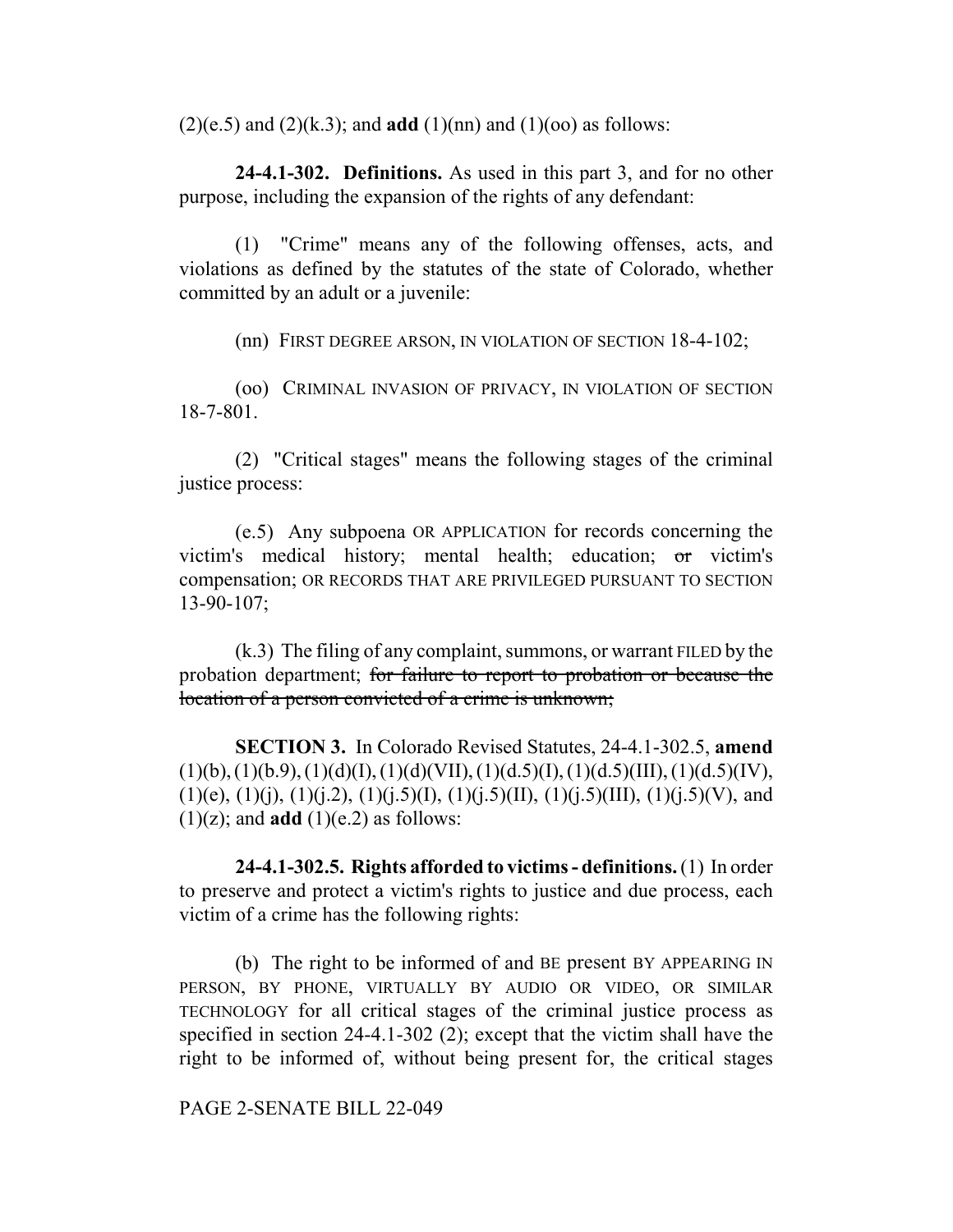described in section 24-4.1-302 (2)(a), (2)(a.5), (2)(a.7), (2)(e.5), (2)(k.3),  $(2)(n)$ ,  $(2)(p)$ ,  $(2)(q)$ ,  $(2)(r)$ , and  $(2)(u)$ ;

(b.9) The right to receive a free copy of the initial incident report from the investigating law enforcement agency; except that the release of a document associated with the investigation is at the discretion of the law enforcement agency based on the status of the case or security and safety concerns in a correctional facility, local jail, or private contract prison as defined in section 17-1-102. C.R.S.; THE INITIAL INCIDENT REPORT MUST CONTAIN, AT A MINIMUM, THE VICTIM'S NAME, THE OFFENDER'S NAME, THE DATE OF THE CRIME, THE CHARGES, AND A SUMMARY OF THE INCIDENT SO THE VICTIM HAS SUFFICIENT DETAIL TO HELP THE VICTIM WITH, INCLUDING BUT NOT LIMITED TO, INSURANCE CLAIMS, EMPLOYER INTERCESSION, PROTECTION ORDERS, AND LANDLORD-TENANT NOTIFICATION. THE LAW ENFORCEMENT AGENCY MAY REDACT THE NAMES OF OTHER VICTIMS INVOLVED IN THE INCIDENT WHO ARE NOT RELATED TO THE VICTIM REQUESTING THE REPORT AND ANY PERSONAL IDENTIFYING INFORMATION, INCLUDING BUT NOT LIMITED TO SOCIAL SECURITY NUMBERS, DRIVER'S LICENSE NUMBERS, TELEPHONE NUMBERS, E-MAIL ADDRESSES, AND PHYSICAL ADDRESSES RELATED TO PARTIES OR WITNESSES IN THE CASE.THE INVESTIGATING LAW ENFORCEMENT AGENCY SHALL NOTIFY THE DISTRICT ATTORNEY OF THE INFORMATION THE VICTIM RECEIVED IN THE INCIDENT REPORT AND WHEN IT WAS PROVIDED TO THE VICTIM. THE DISTRICT ATTORNEY SHALL PROVIDE THIS INFORMATION TO ANY DEFENDANT INVOLVED IN THE CASE THROUGH THE DISCOVERY PROCESS.

(d) The right to be heard at any court proceeding:

(I) Involving the defendant's bond as specified in section 24-4.1-302 (2)(c). IF THERE IS A REQUEST TO DECREASE OR MODIFY THE BOND OR BOND CONDITIONS, THE COURT SHALL SET A HEARING PURSUANT TO SECTION 16-4-109 (1), AND THE DISTRICT ATTORNEY SHALL NOTIFY THE VICTIM OF THE HEARING.

(VII) Involving ANY APPLICATION TO THE COURT FOR THE ISSUANCE OF a subpoena for records concerning the victim's medical history, mental health, education, or victim compensation, or any other records that are privileged pursuant to section 13-90-107;

(d.5) (I) If a victim or a victim's designee is unavailable to be

PAGE 3-SENATE BILL 22-049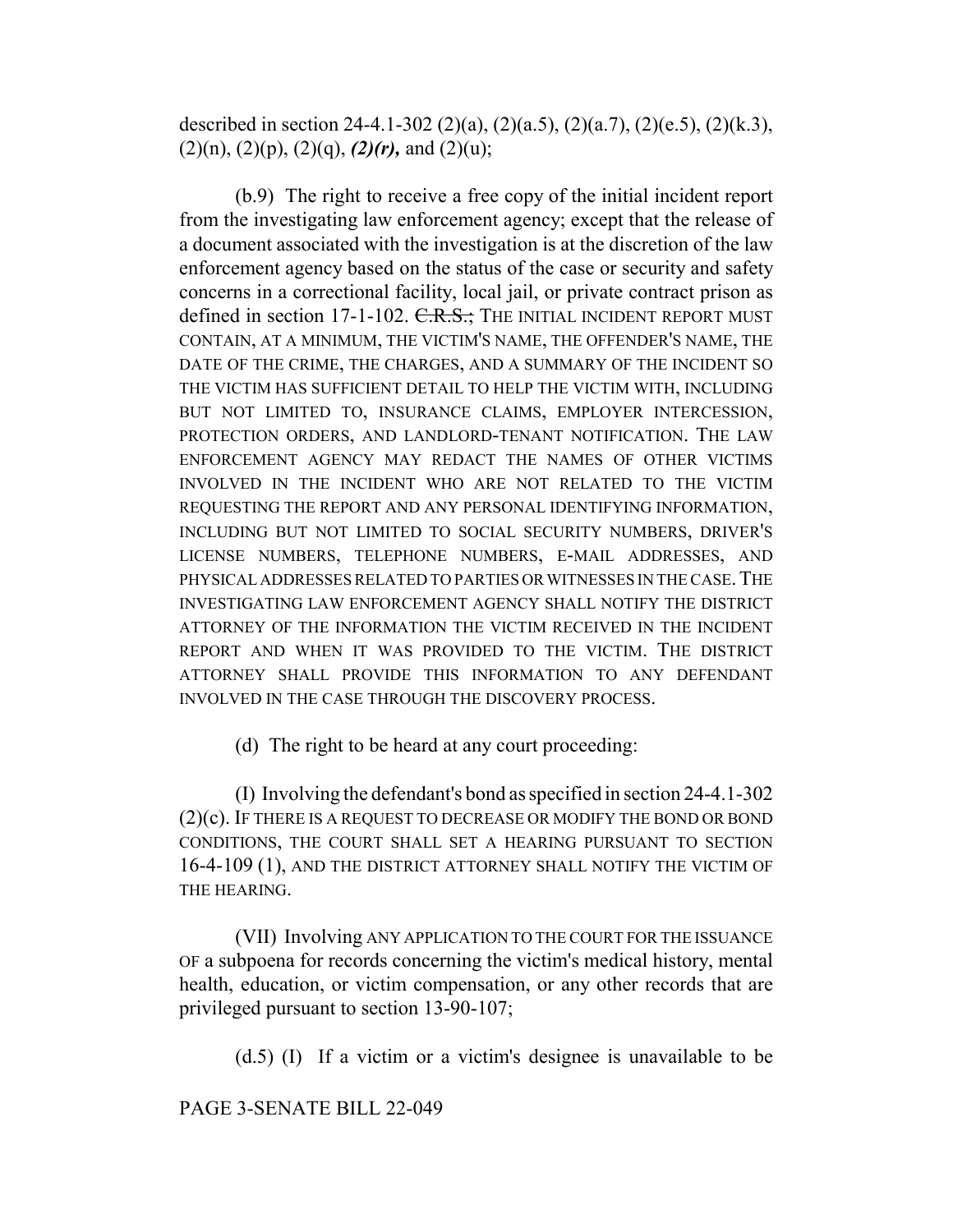present for the critical stages described in paragraph (d) of this subsection  $(1)$  SUBSECTION (1)(d) OF THIS SECTION and the victim or the victim's designee wishes to address the court, the right to request that the court, within the court's resources, arrange and provide the means for the victim and the victim's designee to provide input to the court beyond a written victim impact statement, WHICH MAY INCLUDE, BUT NEED NOT BE LIMITED TO, APPEARING BY PHONE, VIRTUALLY BY VIDEO OR AUDIO, OR SIMILAR TECHNOLOGY.

(III) The victim or the victim's designee shall notify the district attorney within a reasonable time that he or she THE VICTIM OR THE VICTIM'S DESIGNEE is unavailable to attend the court hearing. The district attorney's office shall then inform the court that the victim or the victim's designee, due to his or her THE VICTIM'S OR THE VICTIM'S DESIGNEE'S unavailability, is requesting the court to arrange for and provide the means to address the court, which may MUST include but need not be limited to appearing by phone, VIRTUALLY BY VIDEO OR AUDIO, or similar technology. The district attorney shall inform the victim or the victim's designee of the court's decision regarding an alternate arrangement AVAILABLE OPTIONS TO APPEAR REMOTELY.

(IV) This subsection  $(1)(d.5)$  applies to a victim who is incarcerated or otherwise being held in a local county jail, the department of corrections, or the division of youth services in the department of human services, but is limited to participation by telephone OR APPEARING VIRTUALLY BY VIDEO OR AUDIO, OR SIMILAR TECHNOLOGY.

(e) The right to consult with the prosecution after any crime against the victim has been charged, PRIOR TO ANY PREFILE OR POST FILING DIVERSION OFFER, prior to any disposition of the case, or prior to any trial of the case, and the right to be informed of the final disposition of the case. THE RIGHT TO CONSULT WITH THE PROSECUTION MUST INCLUDE AN EXPLANATION TO THE VICTIM OF THE POSSIBILITY THAT THE DEFENDANT MAY NOT SERVE THE DEFENDANT'S ENTIRE SENTENCE IN THE DEPARTMENT OF CORRECTIONS BECAUSE THE DEFENDANT MAY RECEIVE GOOD TIME CREDITS OR EARNED TIME WHILE INCARCERATED;

(e.2) THE RIGHT TO BE INFORMED IF A DISTRICT ATTORNEY GRANTS EARLY TERMINATION TO AN OFFENDER PARTICIPATING IN A DIVERSION PROGRAM AND THE DATE OF TERMINATION FROM THE DIVERSION PROGRAM;

### PAGE 4-SENATE BILL 22-049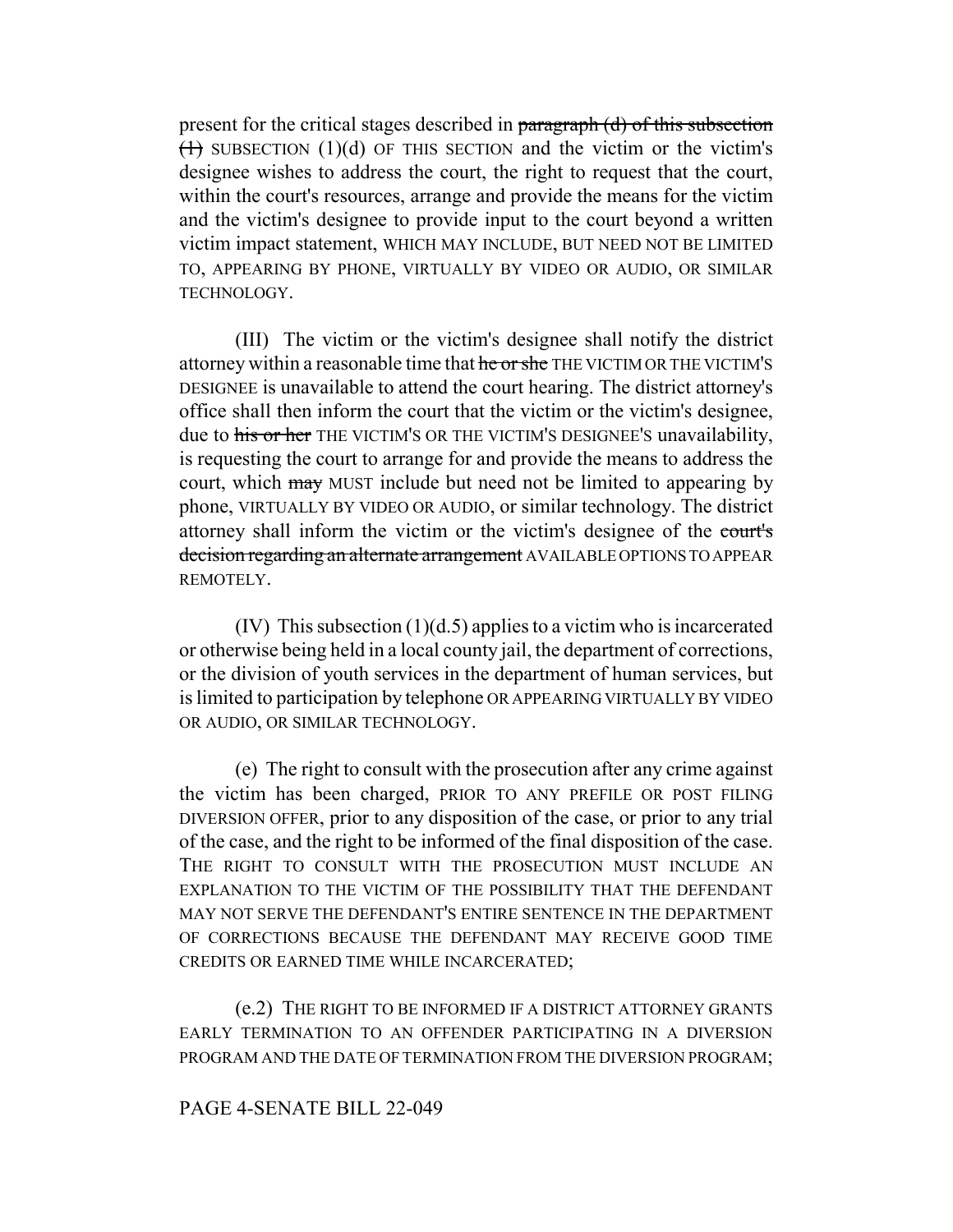(j) The right to be informed of any proceeding at which any postconviction release from confinement in a secure state correctional facility is being considered for any person convicted of a crime against the victim and the right to be PRESENT BY APPEARING IN PERSON, BY PHONE, OR VIRTUALLY BY VIDEO OR AUDIO, OR SIMILAR TECHNOLOGY, AND heard at any such proceeding or to provide written information. thereto. For purposes of this subsection (1), "proceeding" means reconsideration of sentence, a parole hearing, a full parole board review, REVOCATION HEARING, RESCISSION HEARING, commutation of sentence, or consideration for placement in the specialized program developed by the department of corrections pursuant to section 17-34-102.

(j.2) The right to be informed of any request for progression from the state mental health hospital on behalf of a person in its custody as a result of a criminal case involving the victim, and the right to be PRESENT BY APPEARING IN PERSON, BY PHONE, OR VIRTUALLY BY VIDEO OR AUDIO, OR SIMILAR TECHNOLOGY, AND heard at any hearing during which a court considers such a request. For purposes of this subsection  $(1)(i.2)$ , "request for progression" includes any request for off-grounds or unsupervised privileges, community placement, conditional release, unconditional discharge, or a special furlough.

 $(i.5)$  (I) The right to provide a written victim impact statement that will MUST be included with any referral made by the department of corrections or a district court to place an offender in a community corrections facility or program. A community corrections board may allow a victim to provide an oral statement BY APPEARING IN PERSON, BY PHONE, OR VIRTUALLY BY VIDEO OR AUDIO, OR SIMILAR TECHNOLOGY, to the community corrections board when an offender is being considered for a direct sentence to community corrections and may place reasonable limits on the victim's oral statement.

(II) For purposes of this paragraph SUBSECTION  $(1)(j.5)$ , the victim shall have the right to provide a separate oral statement BY APPEARING IN PERSON, BY PHONE, OR VIRTUALLY BY VIDEO OR AUDIO, OR SIMILAR TECHNOLOGY, to the community corrections board considering a transitional referral, but the board shall have discretion to place reasonable parameters on the victim's oral statement. If a community corrections board denies the offender's referral to community corrections, the victim's right under this subparagraph  $(H)$  SUBSECTION  $(1)(i.5)(II)$  to provide an oral statement shall

## PAGE 5-SENATE BILL 22-049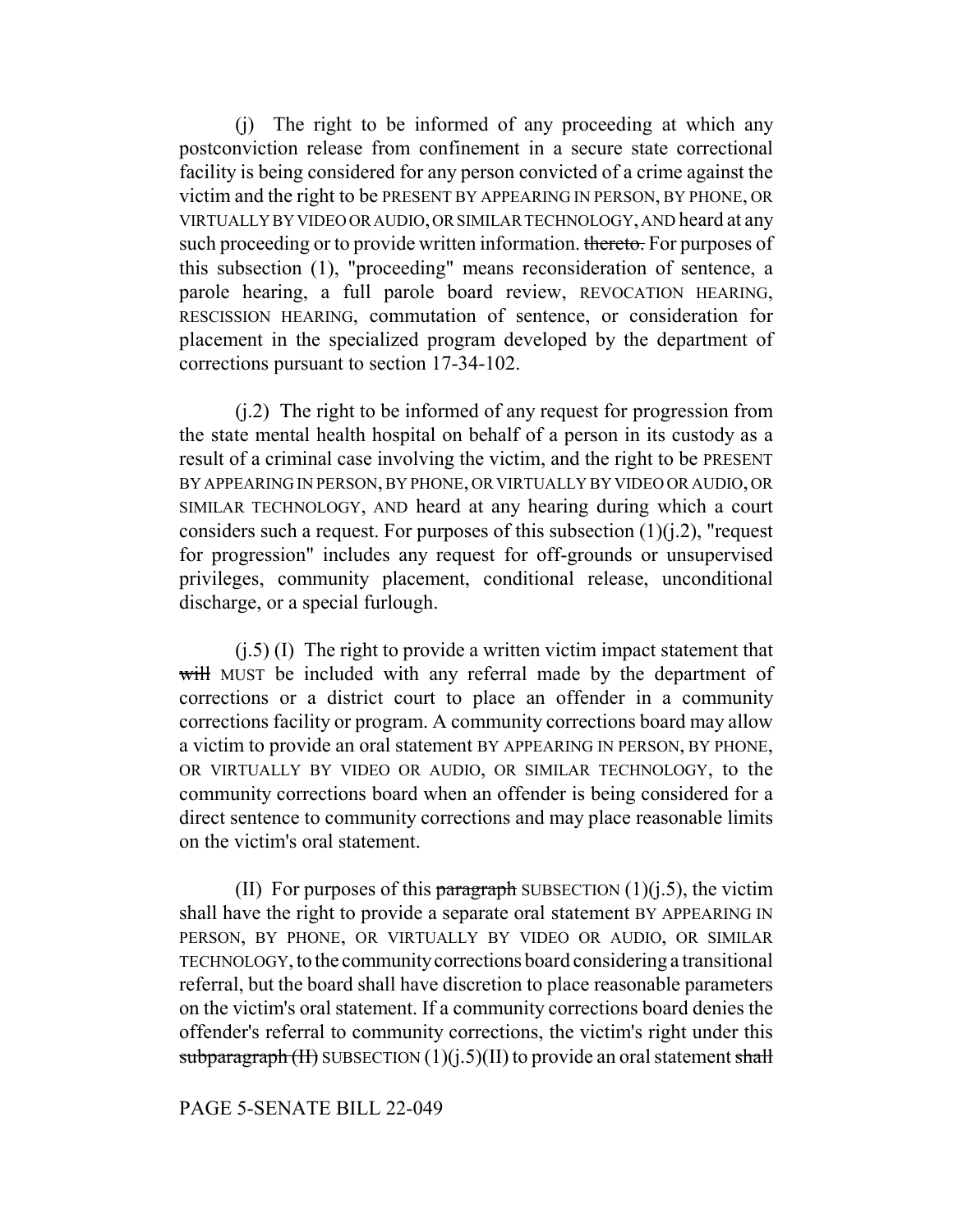MUST not take effect.

(III) For purposes of this subsection  $(1)(i.5)$ , if a victim or a victim's designee is unavailable to be present for a proceeding to consider an offender for a direct sentence or transitional referral to community corrections as described in subsection  $(1)(i.5)(I)$  of this section, and the victim or the victim's designee wishes to address the community corrections board, the victim or the victim's designee shall notify the community corrections board within a reasonable time that the victim is unavailable to attend the proceeding but would like to make a statement. Within its resources, the community corrections board shall arrange for and provide the means for the victim to address the board, which means may include, but need not be limited to, appearing by phone IN PERSON, BY PHONE, OR VIRTUALLY BY AUDIO OR VIDEO, or via similar technology.

(V) This subsection  $(1)(i.5)$  applies to a victim who is incarcerated or otherwise being held in a local county jail, the department of corrections, or the division of youth corrections in the department of human services but is limited to participation by phone APPEARING IN PERSON, BY PHONE, OR VIRTUALLY BY AUDIO OR VIDEO, or similar technology.

(z) The right to be notified of a hearing concerning any motion filed for or petition for sealing of records described in section 24-72-706 OR 24-72-709 or 24-72-710 filed by a defendant in the criminal case whose crime falls under section 24-4.1-302 (1);

**SECTION 4.** In Colorado Revised Statutes, 24-4.1-303, **amend** (2),  $(3.5)$ ,  $(4)$ ,  $(10)(b)(IV)$ ,  $(11)(b.7)$ ,  $(13.5)(a)(VI)$ ,  $(14.3)$ , and  $(14.5)(b)$ ; and **add** (1.5), (14.5)(a.5), (14.5)(d), and (14.5)(e) as follows:

**24-4.1-303. Procedures for ensuring rights of victims of crimes.** (1.5) IF A CRIME VICTIM IS DECEASED OR INCAPACITATED, AS DEFINED IN SECTION 24-4.1-302 (5), ONE OR MORE PEOPLE, AS DESCRIBED IN SECTION 24-4.1-302 (6), MAY REPRESENT THE INTERESTS OF THE VICTIM AS THE VICTIM'S DESIGNEE AND MAY HAVE THE RIGHT TO BE INFORMED, PRESENT, OR HEARD AT ANY PROCEEDING PURSUANT TO SECTION 24-4.1-302.5 (1)(d),  $(1)(i)$ , AND  $(1)(i.5)$  AND SUBSECTIONS  $(13.5)(a)(III)$ ,  $(13.5)(a)(IV)$ , AND (14)(d) OF THIS SECTION.

(2) Upon request of a victim, All correctional officials shall keep

PAGE 6-SENATE BILL 22-049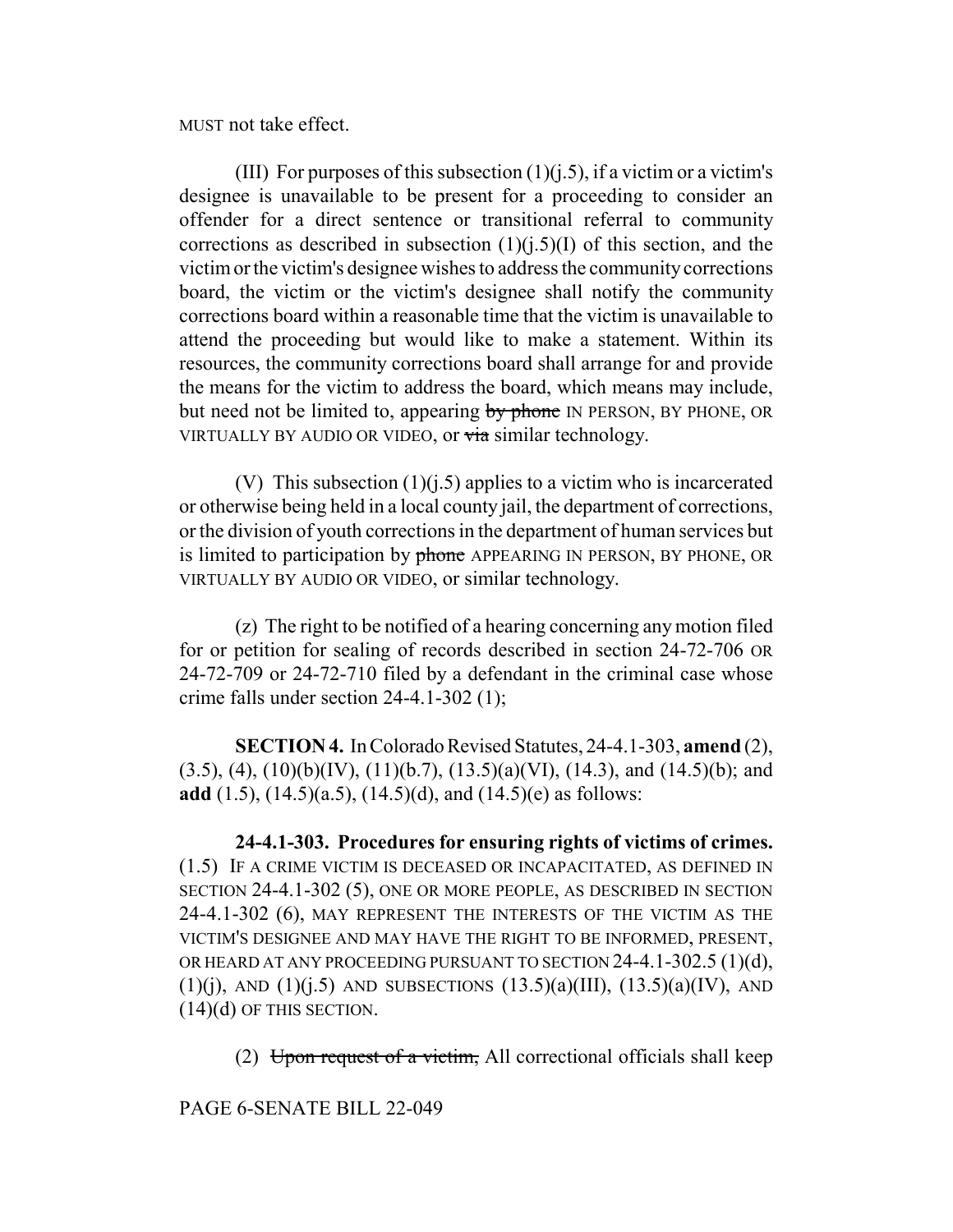confidential the address, telephone number, place of employment, or other personal information of such victim or members of such victim's immediate family.

(3.5) The district attorney's office, if practicable, shall inform the victim of any pending motion or decision by the district attorney to sequester the victim from a critical stage in the case. The district attorney shall inform the court of the victim's position on the motion or the district attorney's decision, if any. If the victim has objected, then the court, before granting the sequestration order, shall state in writing or on the record that the victim's objection was considered and state the basis for the court's decision. IF A VICTIM IS SEQUESTERED, THE DISTRICT ATTORNEY MUST UNDERTAKE BEST EFFORTS TO PRIORITIZE THE TIMING OF THE VICTIM'S TESTIMONY AND MINIMIZE THE AMOUNT OF TIME THE VICTIM IS SEQUESTERED FROM THE CRITICAL STAGES IN THE CASE.

(4) After a crime has been charged, OR AS PART OF A PREFILING OR POST FILING DIVERSION OFFER, unless inconsistent with the requirements of investigative activities, the district attorney shall consult, where IF practicable, with the victim concerning the reduction of charges, negotiated pleas, diversion, dismissal, seeking of death penalty, or other disposition. THE DISTRICT ATTORNEY SHALL EXPLAIN TO THE VICTIM THE POSSIBILITY THAT THE DEFENDANT MAY NOT SERVE THE DEFENDANT'S ENTIRE SENTENCE IN THE DEPARTMENT OF CORRECTIONS BECAUSE THE DEFENDANT MAY RECEIVE GOOD TIME CREDITS OR EARNED TIME WHILE INCARCERATED. Failure to comply with this subsection (4) shall DOES not invalidate any decision, agreement, or disposition. This subsection (4) shall MUST not be construed as a restriction on or delegation of the district attorney's authority under the constitution and laws of this state.

(10) (b) As soon as available, the law enforcement agency shall give to each victim, as appropriate, the following information:

(IV) UPON REQUEST OF THE VICTIM, the law enforcement agency shall provide the victim in a cold case information concerning any change in the status of the case. In addition, the law enforcement agency shall provide an update at least annually to the victim concerning the status of a cold case involving one or more crimes for which the criminal statute of limitations is longer than three years.

### PAGE 7-SENATE BILL 22-049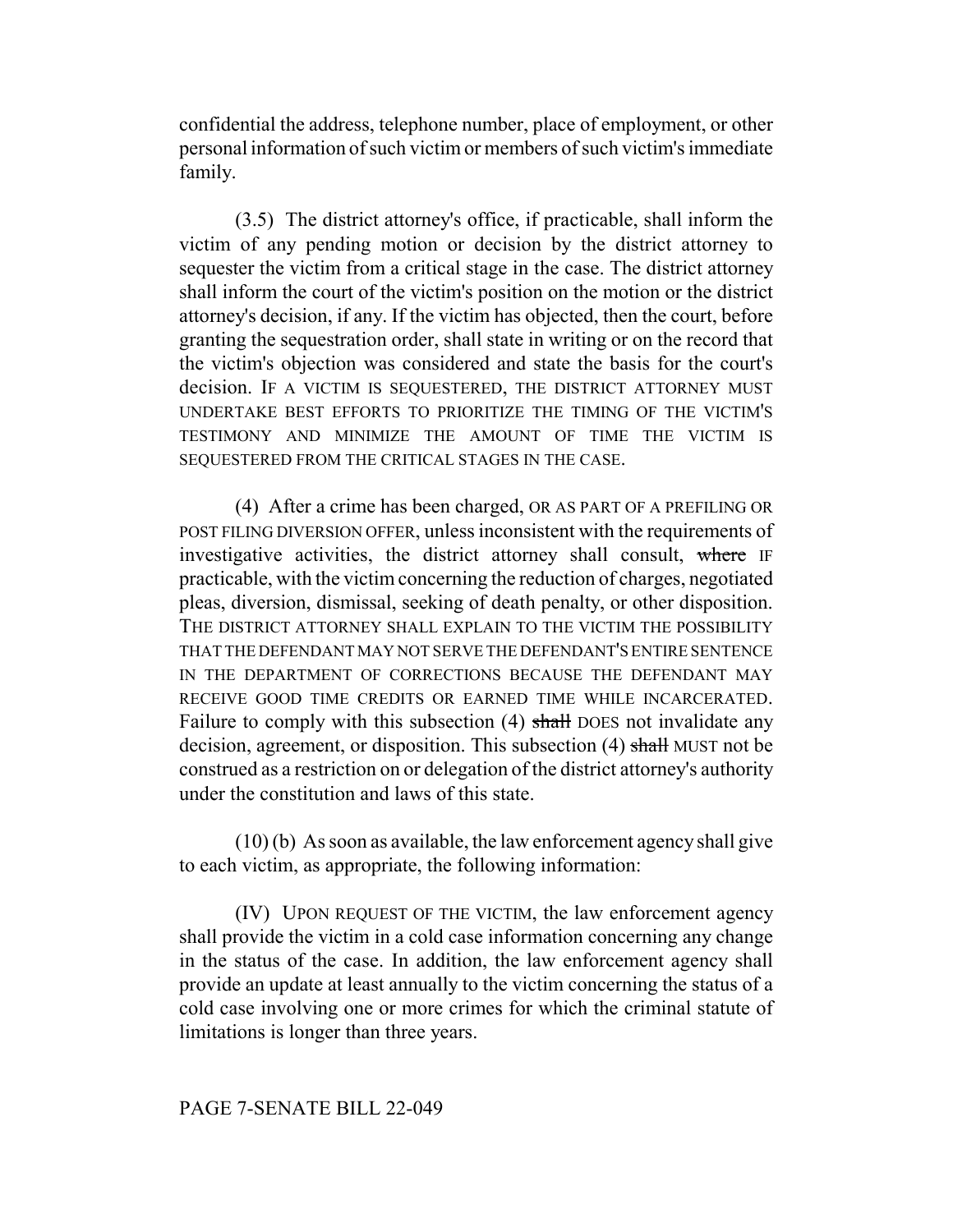(11) The district attorney shall inform a victim of the following:

(b.7) Any motion filed, UNLESS THE MOTION IS DENIED BECAUSE THE MOTION IS EITHER INSUFFICIENT OR THE DEFENDANT IS NOT ENTITLED TO RELIEF, or any hearing concerning a motion or petition for sealing of records as described in section 24-72-706, 24-72-709, or 24-72-710 that was filed by a defendant in the criminal case and whose crime falls under section 24-4.1-302 (1). The notification should be made using the last known contact information that is available for the victim.

(13.5) (a) Following a sentence to probation and upon the written request of a victim, the probation department shall notify the victim of the following information regarding any person who was charged with or convicted of a crime against the victim:

(VI) Any complaint, summons, or warrant filed by the probation department; for failure to report to probation or because the location of a person convicted of a crime is unknown;

 $(14.3)$  Upon receipt of a written statement from the victim, The juvenile parole board shall notify the victim of the following information regarding any person who was charged with or adjudicated of an offense against the victim:

(a) Any scheduled juvenile parole hearings pursuant to sections 19-2.5-1203 and 19-2.5-1206 regarding the person, any change in the scheduling of such a hearing in advance of the hearing, the victim's right to be present and heard at such hearings, the results of any such hearing, any parole decision to release the person, and the terms and conditions of any such release; AND

(b) Any escape by the person while serving juvenile parole and any subsequent recapture of the person;

(c) Any placement change that occurs during the period of parole that may impact the victim's safety or public safety as determined by the division of youth services; and

(d) Any discharge from juvenile parole.

# PAGE 8-SENATE BILL 22-049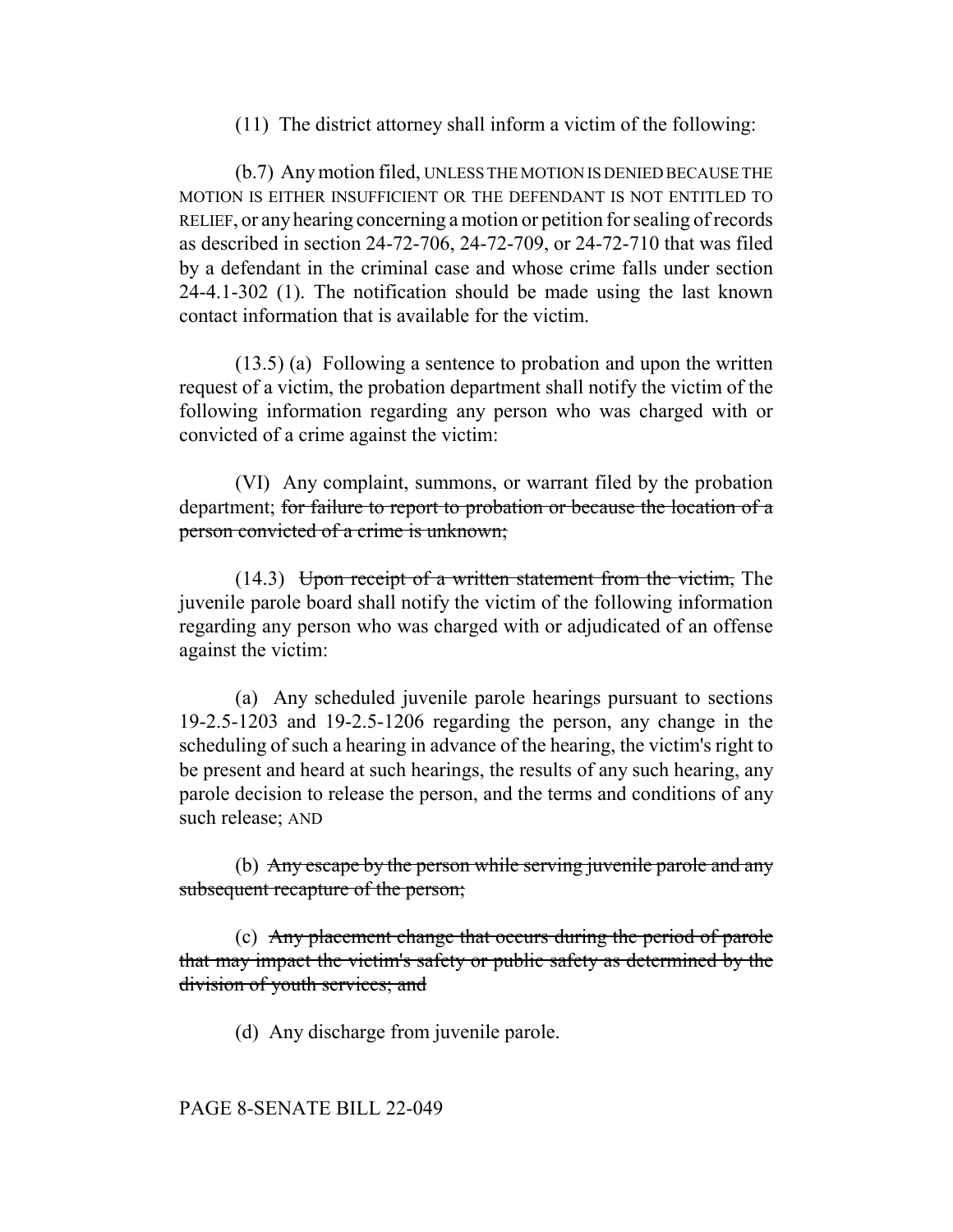(14.5) (a.5) A PARTY ISSUING A SUBPOENA PURSUANT TO RULE 17 OF THE COLORADO RULES OF CRIMINAL PROCEDURE FOR THE PRODUCTION OF THE PRIVILEGED RECORDS OF A VICTIM PURSUANT TO SECTION 13-90-107 OR A SUBPOENA REQUESTING THE COMPENSATION RECORDS OF A VICTIM PURSUANT TO SECTION 24-4.1-107.5 SHALL FILE WITH THE COURT AND SERVE ON ANY OPPOSING PARTY:

(I) A COPY OF THE SUBPOENA;

(II) A CERTIFICATE STATING THAT THE PARTY HAS A GOOD-FAITH BELIEF THAT THERE IS A LAWFUL BASIS FOR ISSUING THE SUBPOENA;

(III) A COPY OF THE WRITTEN NOTICE SERVED ON RECIPIENTS THAT ADVISES THAT A PARTY MAY NOT RELEASE RECORDS UNTIL THE COURT ORDERS THE RELEASE OF THE RECORDS AT A HEARING AND THAT A PARTY MAY ONLY PROVIDE THE RECORDS TO THE COURT IF THE COURT ORDERS THE PARTY TO RELEASE THE RECORDS; AND

(IV) A MOTION STATING THE PARTY'S LAWFUL BASIS FOR THE SUBPOENA AND, IF SUBJECT TO A CLAIM OF PRIVILEGE PURSUANT TO SECTION 13-90-107, A GOOD-FAITH CLAIM THAT THE VICTIM HAS EXPRESSLY OR IMPLIEDLY WAIVED ANY PRIVILEGE TO ALLOW THE COURT TO PROPERLY RECEIVE THE RECORDS.

(b) (I) At a proceeding specified in section 24-4.1-302.5 (1)(d)(VII), involving a subpoena for records of a victim, the court shall ascertain whether the victim received notice from the district attorney's office of the subpoena. After considering all evidence relevant to the subpoena, the court shall deny a request for a victim's records that are privileged pursuant to section 13-90-107, C.R.S., unless the court makes a finding supported by specific facts that a victim has expressly or impliedly waived the victim's statutory privilege specified in section 13-90-107, C.R.S. AFTER CONSIDERING ALL RELEVANT EVIDENCE, THE COURT SHALL QUASH ANY SUBPOENA AND SHALL NOT RECEIVE ANY RECORDS PROTECTED BY PRIVILEGE PURSUANT TO SECTION 13-90-107 UNLESS THE COURT FINDS, BASED UPON EVIDENCE, THAT A VICTIM EXPRESSLY OR IMPLIEDLY WAIVED THE STATUTORY PRIVILEGE.IN CONSIDERING WHETHER TO RECEIVE AND RELEASE ANY RECORDS RELATING TO THE VICTIM, THE COURT SHALL DETERMINE WHETHER: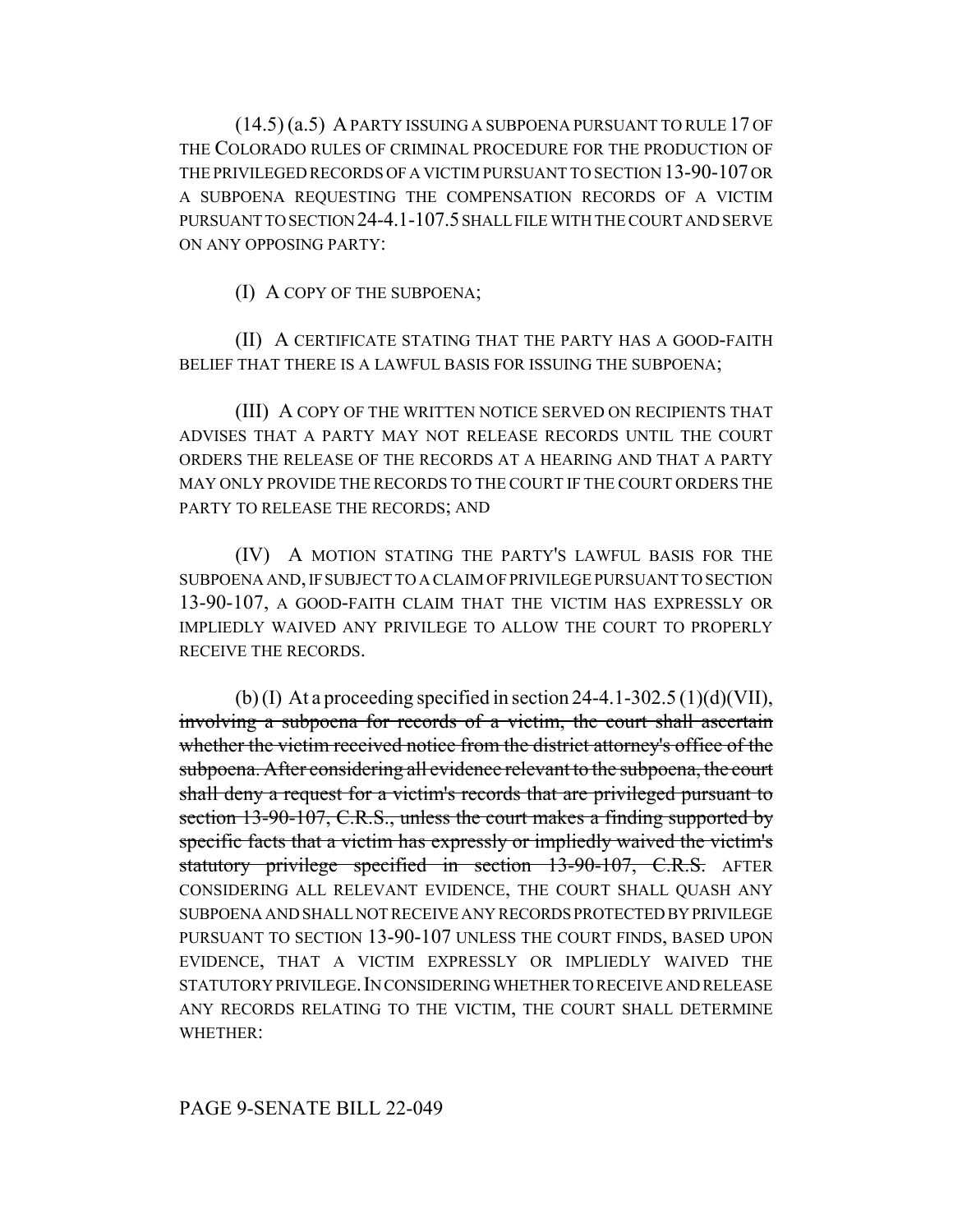(A) THERE IS A REASONABLE LIKELIHOOD THAT THE SUBPOENAED RECORDS EXIST;

(B) THE SUBPOENAED RECORDS ARE EVIDENTIARY AND RELEVANT;

(C) THE SUBPOENAED RECORDS CANNOT BE REASONABLY PROCURED IN ADVANCE OF THE TRIAL DESPITE DUE DILIGENCE;

(D) THE PARTY CANNOT PROPERLY PREPARE FOR TRIAL WITHOUT PRODUCTION AND INSPECTION OF THE SUBPOENAED RECORDS, AND FAILURE TO INSPECT THE SUBPOENAED RECORDS IN ADVANCE MAY UNREASONABLY DELAY THE TRIAL; AND

(E) THE APPLICATION TO REVIEW THE SUBPOENAED RECORDS IS MADE IN GOOD FAITH.

(II) IF THE COURT CONDUCTS A HEARING ON THE APPLICATION FOR THE ISSUANCE OF SUBPOENAED RECORDS, THE COURT SHALL PROCEED ONLY AFTER INPUT FROM THE VICTIM, UNLESS THE VICTIM IS UNAVAILABLE AND THE COURT FINDS THAT THE DISTRICT ATTORNEY NOTIFIED THE VICTIM OR MADE ALL REASONABLE EFFORTS TO NOTIFY THE VICTIM.

(III) IF AFTER THE HEARING, THE COURT ORDERS THE PRODUCTION OF RECORDS, THE COURT SHALL ENTER ORDERS TO SET A TIMELINE OF NO LESS THAN SEVEN DAYS FOR THE PARTY TO ARRANGE PRODUCTION OF THE RECORDS TO THE COURT; EXCEPT THAT THE COURT MAY ORDER PRODUCTION IN LESS THAN SEVEN DAYS TO AVOID THE DELAY OF A JURY TRIAL.

(d) THE COURT SHALL PROVIDE THE VICTIM OR THE VICTIM'S DESIGNEE WITH TRANSLATION OR INTERPRETATION SERVICES AS NEEDED DURING ALL CRITICAL STAGES OF THE HEARING.THE VICTIM OR THE VICTIM'S DESIGNEE SHALL NOTIFY THE DISTRICT ATTORNEY WITHIN A REASONABLE TIME THAT THE VICTIM OR THE VICTIM'S DESIGNEE NEEDS AN INTERPRETER FOR THE CRITICAL STAGES OF THE HEARING. THE DISTRICT ATTORNEY'S OFFICE SHALL INFORM THE COURT THAT THE VICTIM OR VICTIM'S DESIGNEE REQUESTS THAT THE COURT ARRANGE FOR TRANSLATION OR INTERPRETATION SERVICES.

(e) THE COURT SHALL REQUIRE THE DEFENDANT TO BE PRESENT BY APPEARING IN PERSON, BY PHONE, OR VIRTUALLY BY AUDIO OR VIDEO, OR SIMILAR TECHNOLOGY, DURING THE SENTENCING HEARING TO HEAR THE

#### PAGE 10-SENATE BILL 22-049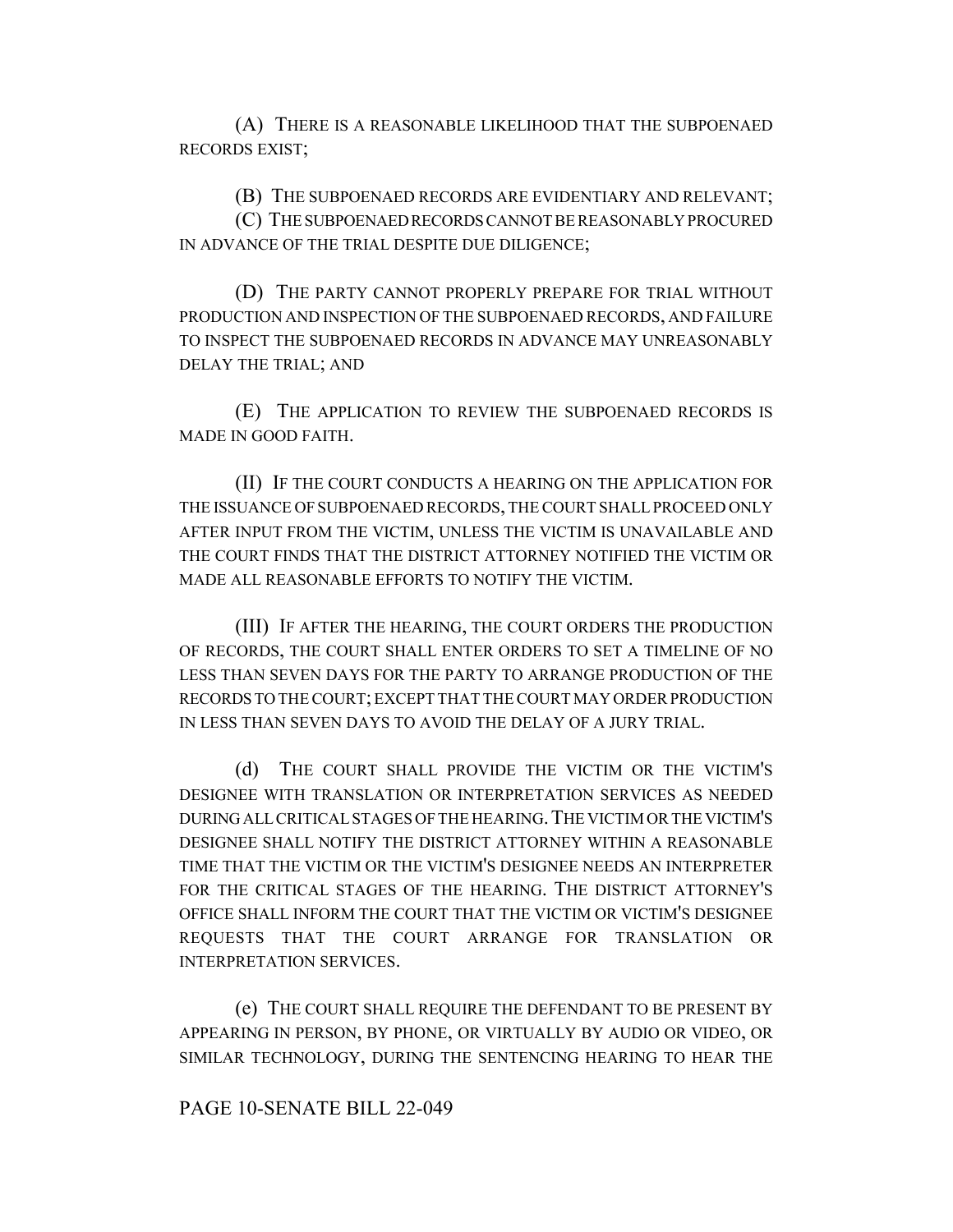VICTIM'S IMPACT STATEMENT, UNLESS THE COURT EXCLUDES THE DEFENDANT.

**SECTION 5.** In Colorado Revised Statutes, 16-4-103, **amend** (1) as follows:

**16-4-103. Setting and selection type of bond - criteria.** (1) (a) At the first appearance of a person in custody before any court or any person designated by the court to set bond, the court or person shall determine the type of bond and conditions of release unless the person is subject to the provisions of section 16-4-101.

(b) AT A HEARING OTHER THAN AN ADVISEMENT HEARING FOR A PERSON IN CUSTODY BEFORE ANY COURT OR ANY PERSON DESIGNATED BY THE COURT TO MODIFY OR REDUCE BOND, THE COURT SHALL CONDUCT OR SET A BOND HEARING IF THE CASE IS SUBJECT TO PART 3 OF ARTICLE 4.1 OF TITLE 24.

**SECTION 6.** In Colorado Revised Statutes, 16-4-109, **amend** (1) as follows:

**16-4-109. Reduction or increase of monetary conditions of bond - change in type of bond or conditions of bond - definitions.** (1) Upon application by the district attorney or the defendant, the court before which the proceeding is pending may increase or decrease the financial conditions of bond, may require additional security for a bond, may dispense with security theretofore provided, or may alter any other condition of the bond. IF THE DEFENDANT APPLIES TO DECREASE THE FINANCIAL CONSIDERATIONS OF BOND OR MODIFY BOND CONDITIONS, THE COURT SHALL SET THE APPLICATION FOR HEARING IF THE CASE IS SUBJECT TO PART 3 OF ARTICLE 4.1 OF TITLE 24

**SECTION 7.** In Colorado Revised Statutes, 18-1.3-301, **amend**  $(1)(f)$  and  $(1)(h)(IV)$  as follows:

**18-1.3-301. Authority to place offenders in community corrections programs.** (1) (f) The probation department of the judicial district in which WHERE THE OFFENDER WAS SENTENCED TO a community corrections program is located shall have HAS jurisdiction over all offenders sentenced directly to a community corrections program, REGARDLESS OF

PAGE 11-SENATE BILL 22-049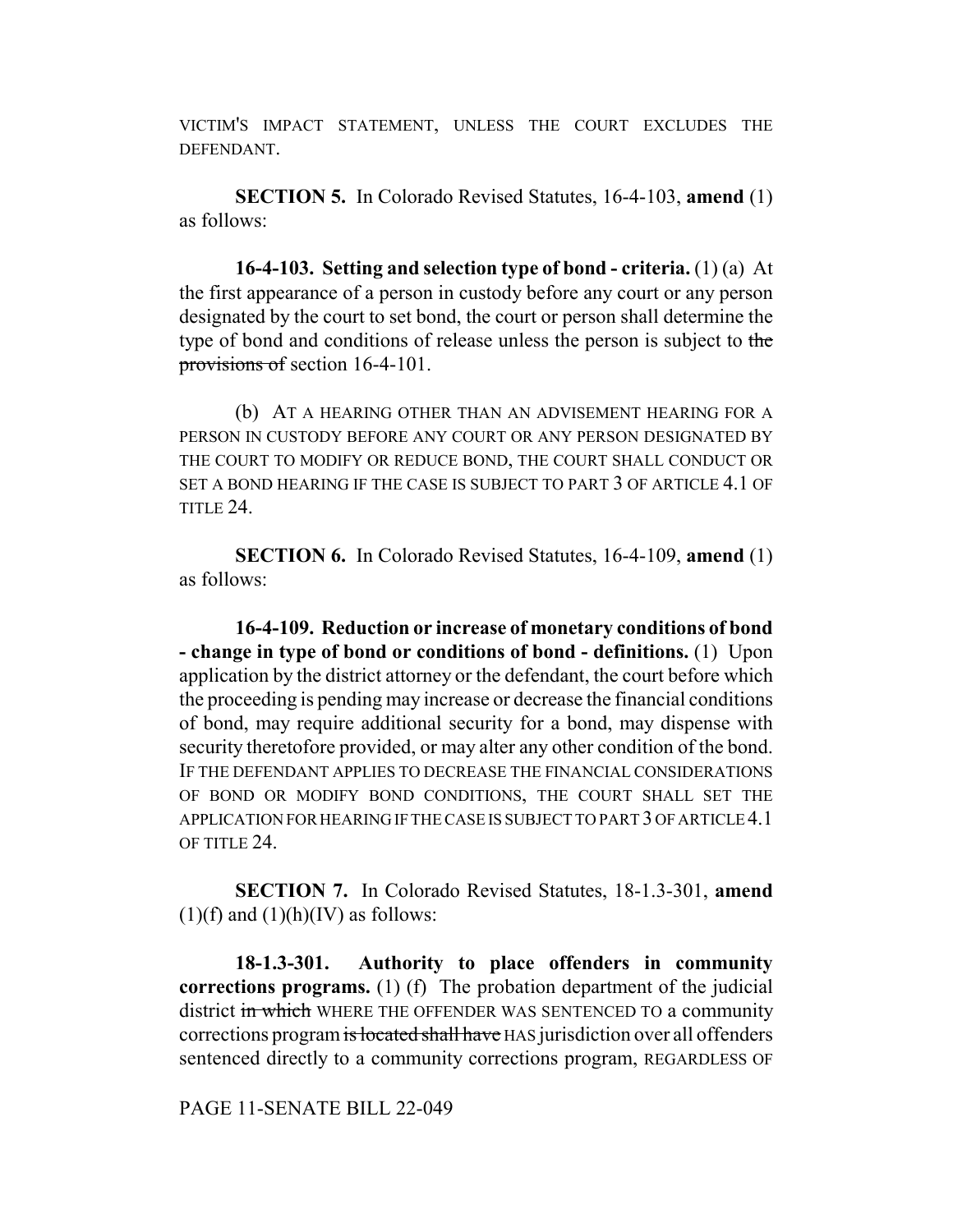WHERE THE COMMUNITY CORRECTIONS PROGRAM IS LOCATED. Such probation department shall initiate arrest warrants, process reports or other official documents regarding offenders at the direction of the court, coordinate with community corrections boards and community corrections programs, review offender supervision and treatment, authorize offender transfers between residential and nonresidential phases of placement, and carry out such other duties as the court directs.

(h) (IV) If victim notification is required, the probation officer UNLESS THE VICTIM HAS OPTED OUT OF VICTIM NOTIFICATIONS FROM COMMUNITY CORRECTIONS, THE COMMUNITY CORRECTIONS PROGRAM AGENT FOR THE COMMUNITY CORRECTIONS PROGRAM shall provide victim notification pursuant to part 3 of article 4.1 of title 24, C.R.S. NOTIFICATIONS REGARDING AN OFFENDER'S REQUEST FOR EARLY TERMINATION OF A DIRECT SENTENCE TO COMMUNITY CORRECTIONS, IF THE OFFENDER'S CRIME FALLS UNDER SECTION 24-4.1-302 (1).THE COMMUNITY CORRECTIONS PROGRAM AGENT FOR THE COMMUNITY CORRECTIONS PROGRAM SHALL NOTIFY THE PROBATION DEPARTMENT OF THE VICTIM'S POSITION, AND THE PROBATION DEPARTMENT SHALL PROVIDE TIMELY NOTIFICATION TO THE COMMUNITY CORRECTIONS PROGRAM OF THE HEARING DATE, IF A HEARING IS SET. REGARDLESS OF WHETHER A HEARING IS SET, THE PROBATION DEPARTMENT SHALL NOTIFY THE COMMUNITY CORRECTIONS PROGRAM OF THE OUTCOME OF THE OFFENDER'S MOTION FOR EARLY TERMINATION OF A DIRECT SENTENCE TO THE COMMUNITY CORRECTIONS PROGRAM AND THE COMMUNITY CORRECTIONS PROGRAM AGENT SHALL NOTIFY THE VICTIM.

**SECTION 8. Safety clause.** The general assembly hereby finds,